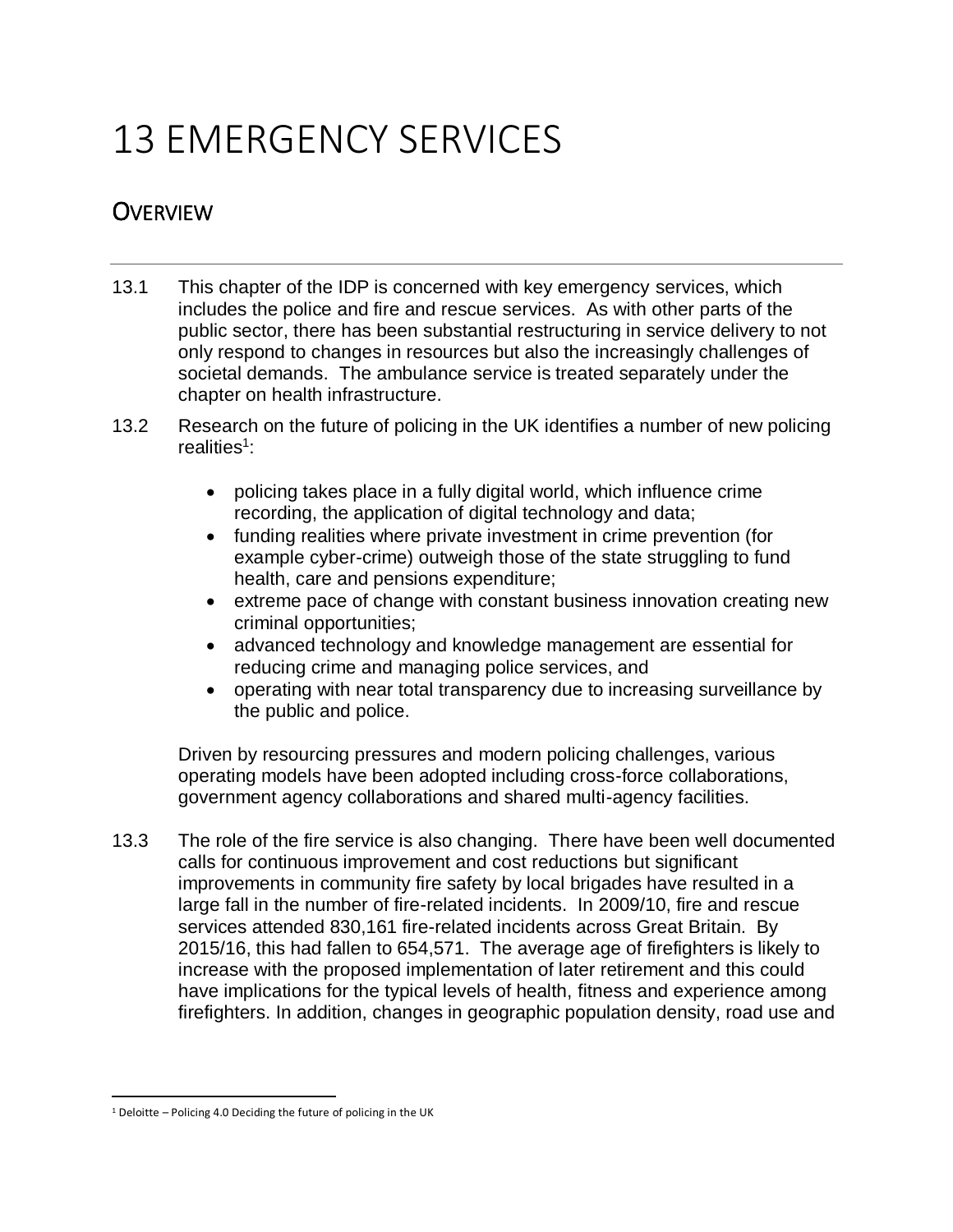improvements in home safety continue to affect both the nature and quantity of demand for fire and rescue services<sup>2</sup>.

## EXISTING INFRASTRUCTURE, GAPS AND PROGRAMMES

#### **Police**

- 13.4 The Police and Crime Plan for  $Essex<sup>3</sup>$  sets out seven policing priorities to protect the county, namely:
	- more local, visible and accessible policing;
	- crack down on anti-social behavior;
	- breaking the cycle of domestic abuse;
	- reverse the trend in serious violence;
	- tackle gangs and organised crime;
	- protecting children and vulnerable people, and
	- improve safety on our roads.
- 13.5 At its launch in 2016, the plan indicated a need to make spending cuts of between £10-12 million. The plan recognised that the current Essex Police property estate includes 80 buildings in a poor state of repair which will require £30 million of maintenance work to bring up to standard and expenditure of almost £2 million a year just to maintain the current condition. Based on careful analysis the plan was to reduce the estate to 30 buildings strategically placed around Essex. The force also needed a Headquarters that is modern and fit for purpose both now and for the next 20 years.
- 13.6 The implications for Brentwood Borough include the disposal of the former Police HQ building on London Road and integration of local policing infrastructure within Brentwood Town Hall. Uniformed officers who are currently based at the station – including community and local policing teams - will continue to have a presence in the town and will in future work from a shared hub at the Town Hall in Ingrave Road.

#### **Fire and Rescue Services**

13.7 The Essex County Fire and Rescue Service (ECFRS) manages fire risk across Essex. The purpose of the ECFRS is to protect and save life, property and the environment and serves a population of over 1.7m and 1,400 square miles. On average the service attends over 14000 incidents a year. The current service is

 $\overline{a}$ <sup>2</sup> Commentary from Nicola Bateman, Karen Maher and Ray Randall 'Drivers of change in the UK Fire Service: an operations management perspective'.

<sup>3</sup> http://www.essex.pfcc.police.uk/what-we-are-doing/police-and-crime-plan/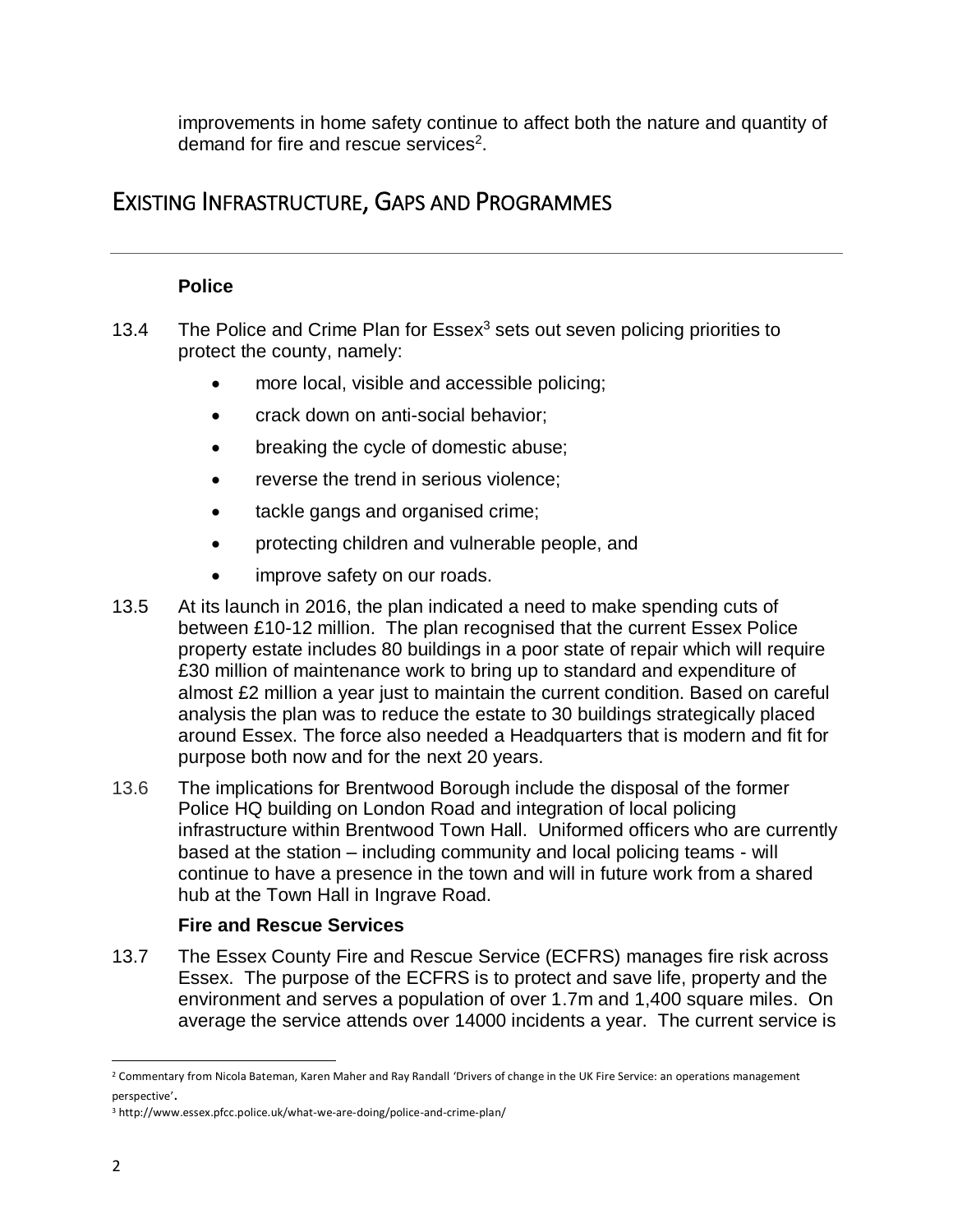staffed by approximately 1,215 firefighters (735 wholetime and 480 retained), 46 Control personnel and 266 support staff. The service headquarters are at Kelevedon Park, Rivenhall and of the 51 fire stations within the operational area, 1 is located in Brentwood Town (Station 51 - wholetime and retained) and a retained crew at Ingatestone (Station 67).

- 13.8 The ECFRS Integrated Risk Management Plan (IRMP) forms part of the approach to identifying, accessing and managing risk in Essex. It is a strategic document and indicates a changing picture of risk within Essex. This includes:
	- Flooding flooding events and the risk of flooding is becoming more frequent as weather patterns continue to change.
	- Industrial incidents planning effectively to manage major industrial incidents.
	- Transport incidents responding quickly and effectively to road, rail, air and sea incidents and recognising the commuting linkages between Essex and London.
	- Major chemical, biological, radiological, nuclear and explosive attacks the likelihood of major incidents or attacks of his nature has increased and has taken on a new focus.
	- Human disease pandemic influenza and other contagious diseases offer a significant risk to the public.

## IMPLICATIONS OF GROWTH

- 13.9 Discussions have taken place with Essex Police (Estates) over the implications of the Local Plan early in the plan formulation stage, but the Council is awaiting the outcome of detailed considerations on the implications of growth for local policing. S.106 / CIL contributions and examples of appeal decisions relating to police contributions for infrastructure have traditionally identified the need for staff, equipment, back office facilities and various types of operating infrastructure including drop in hubs.<sup>4</sup>
- 13.11 Discussions have also take place with Essex County Fire and Rescue Service, but no specific infrastructure requirements have been identified to date.
- 13.12 While too early to consider in detail, and along similar lines to healthcare infrastructure, there may be specific ITC requirements arising from the use and exchange of information, necessitating effective and secure high capacity broadband infrastructure.

 $\overline{a}$ <sup>4</sup> https://www.stratford.gov.uk/files/policy/HearingStatementsH-N/HS-

<sup>63%20-%20</sup>Warwickshire%20Police%20and%20West%20Mercia%20Police%20(4549-1)%20-%20Matter%20I%20-%20Appendix%201.pdf